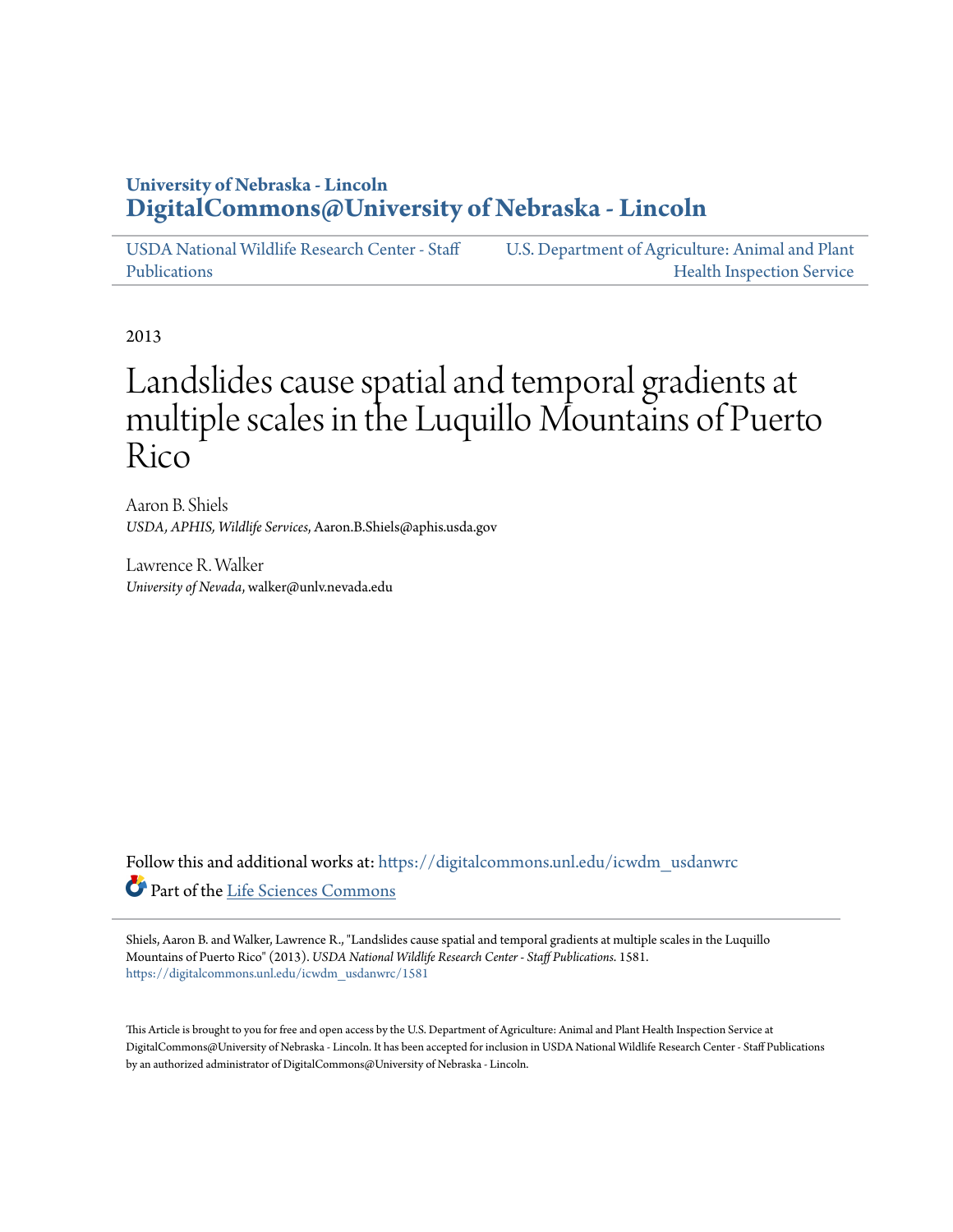# **Landslides cause spatial and temporal gradients at multiple scales in the Luquillo Mountains of Puerto Rico**

#### **Aaron B. Shiels and Lawrence R. Walker**

Landslides represent one of the most severe disturbances in montane forests because the main consequence of their occurrence is loss or downslope redistribution of the majority of the above- and below-ground biomass. We examined among-landslide gradients (size, slope, aspect, age, elevation) on 142 landslides in the Luquillo Mountains, Puerto Rico, created by three storms in 2003–2004. We also examined within-landslide gradients (top to bottom, edge to center, successional development) by reviewing 20 yr of landslide data in the Luquillo Mountains. Landslide abundance and plant successional patterns do not closely reflect the elevation gradient that is characteristic of this mountain range, unlike many abiotic and biotic factors that do. Numerous physical gradients resulting from landslides, including soil nutrients, slope, age, and distance to edges and the base of a landslide, strongly influence colonization, growth, and survival of vegetation in the Luquillo Mountains. However, some gradients appear more pronounced than others, and the influence of each gradient on landslide recovery likely depends on both biotic responses to the net effects of multiple, overlapping interactions among gradients (e.g. soil slope and fertility) and the temporal and spatial scale at which attributes are measured. Therefore, even when the many gradients that influence plant colonization and landslide development are known, accurate predictions of species composition and time to forest recovery remain challenging.

*A. B. Shiels (Aaron.B.Shiels@aphis.usda.gov), USDA, APHIS, Wildlife Services, National Wildlife Research Center, Hawaii Field Station, PO Box 10880, Hilo, HI 96721, USA. – L. R. Walker, School of Life Sciences, Univ. of Nevada, Las Vegas, 4505 Maryland Parkway, Las Vegas, NV 89154-4004, USA.*

Ecological gradients result from variation in organisms and their environments and often occur across a wide range of spatial (microsites to landscapes) and temporal (minutes to millennia) scales. Some ecological gradients such as elevation derive from climatic and topographical conditions, while others result from disturbances. Disturbances can be a key component in the formation of gradients because they cause spatially uneven losses of biomass that result in changes to both environmental conditions (e.g. temperature, light, soil properties) and resident biota (Pickett and White 1985, Walker in press). The uneven damage caused by disturbances can be usefully exploited as a natural experiment to understand the relative influences that such abiotic variables as elevation, light conditions, soil fertility, or soil stability have on the temporal gradient of community development following a disturbance (succession; Tilman 1988, McDonnell and Pickett 1993, Dale et al. 2001, Walker and del Moral 2003). Biotic responses to disturbances are complex and are influenced by the severity of a disturbance and resultant spatial heterogeneity of

resources as well as by the life cycles and interactions of the species themselves. Gradients provide a useful mechanism to analyze the contributions of many interacting abiotic and biotic factors along spatial (e.g. elevation) and temporal (e.g. seasonality or succession) scales (Gentry 1988, Hall et al. 1992, Dickson and Foster 2008). Typical gradients created by landslides in tropical forests include light levels, slope, soil fertility and stability, and vegetative cover.

Landslides are common disturbances in mountainous regions in both temperate and tropical environments; they are triggered by high rainfall events, earthquakes, or human land-use practices such as road construction, logging, drilling, and mining (Adams and Sidle 1987, Larsen and Torres-Sánchez 1998, Sidle and Ochiai 2006). Landslides are among the most severe of all disturbances based on the amount of biomass lost per unit area, and their occurrence results in both landscape- and local-scale gradients of physical and biological attributes (Guariguata 1990, Walker et al. 1996a, Shiels et al. 2006). Landslides contribute to habitat patchiness (i.e. abrupt or discontinuous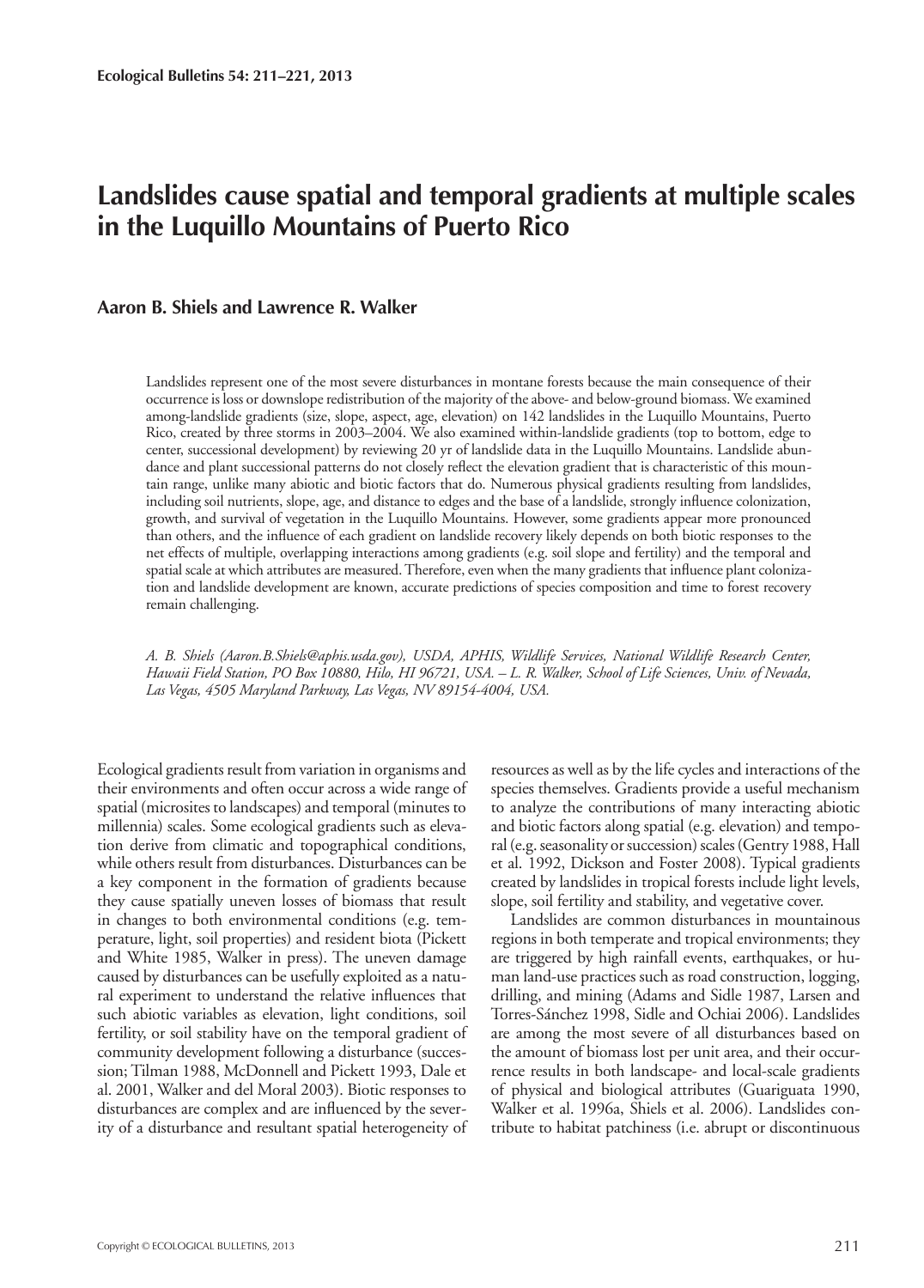gradients) within a given mountainscape (Geertsema and Pojar 2007). Landslides of different sizes, shapes, and locations are often at various states of succession and species composition (Garwood et al. 1979). Such habitat heterogeneity created by landslides can provide refugia for numerous species to complete parts or all of their life-cycles (Dalling 1994, Kessler 1999, Restrepo et al. 2009). Additionally, gradients of physical conditions are common within individual landslides and affect a wide range of plants, animals, microbes, and most ecosystem functions such as decomposition, primary productivity, and nutrient and hydrologic cycles.

Not all gradients result in changes in species composition, abundances, and/or ecosystem processes, suggesting that multiple factors may be at play when comparisons are made across gradients. While many plant species are unique to particular elevations, forest types, and successional states (Vásquez and Givnish 1998, Gould et al. 2006), some plant species within a given mountain range are commonly found across forest types, as shown for several trees in the Luquillo Mountains of Puerto Rico (Lash-Marshall et al. 2013), as well as across a variety of landslide ages and elevations (Miles and Swanson 1986, Guariguata 1990, Dalling 1994). For example, *Pseudotsuga menziesii* and *Rubus ursinus* were present on 23 of 25 landslides of ages 6–28 yr that were studied at elevations 460–1100 m in the Cascade Mountains of western Oregon (Miles and Swanson 1986). All 20 landslides (1–52 yr since landslide disturbance) studied by Guariguata (1990) at elevations 530–880 m in the Luquillo Mountains of Puerto Rico were colonized by both *Cecropia schreberiana* (previously *C. peltata*) and *Prestoea acuminata* (previously *P. montana*). Dalling (1994) found that all seven landslides (aged 15 to more than 50 yr since landslide disturbance) at elevations 1440–1780 m in the Blue Mountains of Jamaica were colonized by *Clethra occidentalis*. Some aspects that commonly influence species presence or community composition across gradients include: physiological tolerances, resistance and resilience to disturbance, ability to successfully reproduce and disperse, and ability to coexist with additional species (Grubb 1986, Bruijnzeel and Veneklaas 1998, Vásquez and Givnish 1998). Isolating particular mechanisms of species distributional changes along gradients are complicated by the interactions among many of these variables.

Landslides represent one of the most intriguing disturbances to study in association with gradients because of the wide range of gradient types and scales both within landslides and in the landscape where landslides typically occur (e.g. montane ecosystems). Here we review the types of gradients associated with landslides in the Luquillo Mountains of Puerto Rico. We focus on gradients that exist among landslides within a population (i.e. landscape gradients, and those landslides triggered simultaneously from a single storm), the relationship between the prominent elevation gradient and landslide abundance, and within landslide gradients that are created by landslides.

We also discuss the influence of these gradients on plant succession.

## **Study site**

The Luquillo Mountains in northeastern Puerto Rico (18°18´N, 65°50´W) includes the Luquillo Experimental Forest (LEF), an 11000 ha forest that spans elevations 100 to 1075 m. Mean annual precipitation increases with elevation from approximately 2300 mm at 100 m to 3600 mm at 1051 m (Brown et al. 1983). Temperatures average 4.5°C lower at the top of the mountain range (ca 1000 m) compared to temperatures (mean monthly is 21–25°C) at the weather station at 350 m (Brown et al. 1983). The Luquillo Mountains are commonly described by their four forest types that are separated by elevation. The tabonuco *Dacryodes excelsa* forest (subtropical wet forest in Holdridge System, Ewel and Whitmore 1973) dominates below ca 600 m elevation. Above ca 600 m is a subtropical rain forest characterized by palo colorado *Cyrilla racemiflora* trees, while above ca 950 m a dwarf forest occurs and *Tabebuia rigida* and *Ocotea spathulata* are dominant trees. Nearly monotypic forest stands of palm (*Prestoea acuminata*) are interspersed throughout all vegetation types in areas of poorly drained soils (Waide and Lugo 1992). Plants that typically colonize the high-light environments found on most LEF landslides include several types of grasses (e.g. *Andropogon* spp., *Paspalum* spp.), thicket-forming ferns (*Gleichenella pectinata*, *Sticherus bifidus*), treeferns (*Cyathea*  spp.), and woody colonizers such as *Cecropia schreberiana*, *Prestoea acuminata*, *Miconia* spp., *Piper* spp., and *Psychotria* spp. (Guariguata 1990, Myster and Walker 1997, Shiels and Walker 2003).

Soils derived from volcaniclastic parent material (Ultisols; Cretaceous tuffaceous sandstone and siltstone weathered from extrusive bedrock; hereafter volcaniclastic soils) dominate the mountain range, whereas soils in parts of the upper elevations may be underlain by those derived from quartz-diorite bedrock (Inceptisols; weathered from intrusive bedrock; hereafter dioritic soils; Seiders 1971, Larsen et al. 1998). Landslides that occur on these two types of geologic substrates have distinct features, such as different soil and vegetation characteristics (Table 1, Shiels et al. 2008, Walker and Shiels 2008). Landslides in the Luquillo Mountains are generally a result of high rainfall events and are shallow soil slips, debris flows, and slumps (Larsen and Torres-Sánchez 1996).

# **Gradients among landslides in the Luquillo Mountains**

Variation in landslide size, abundance, and location has important consequences for landscape patchiness. The forest gaps that result from landslides can range in size from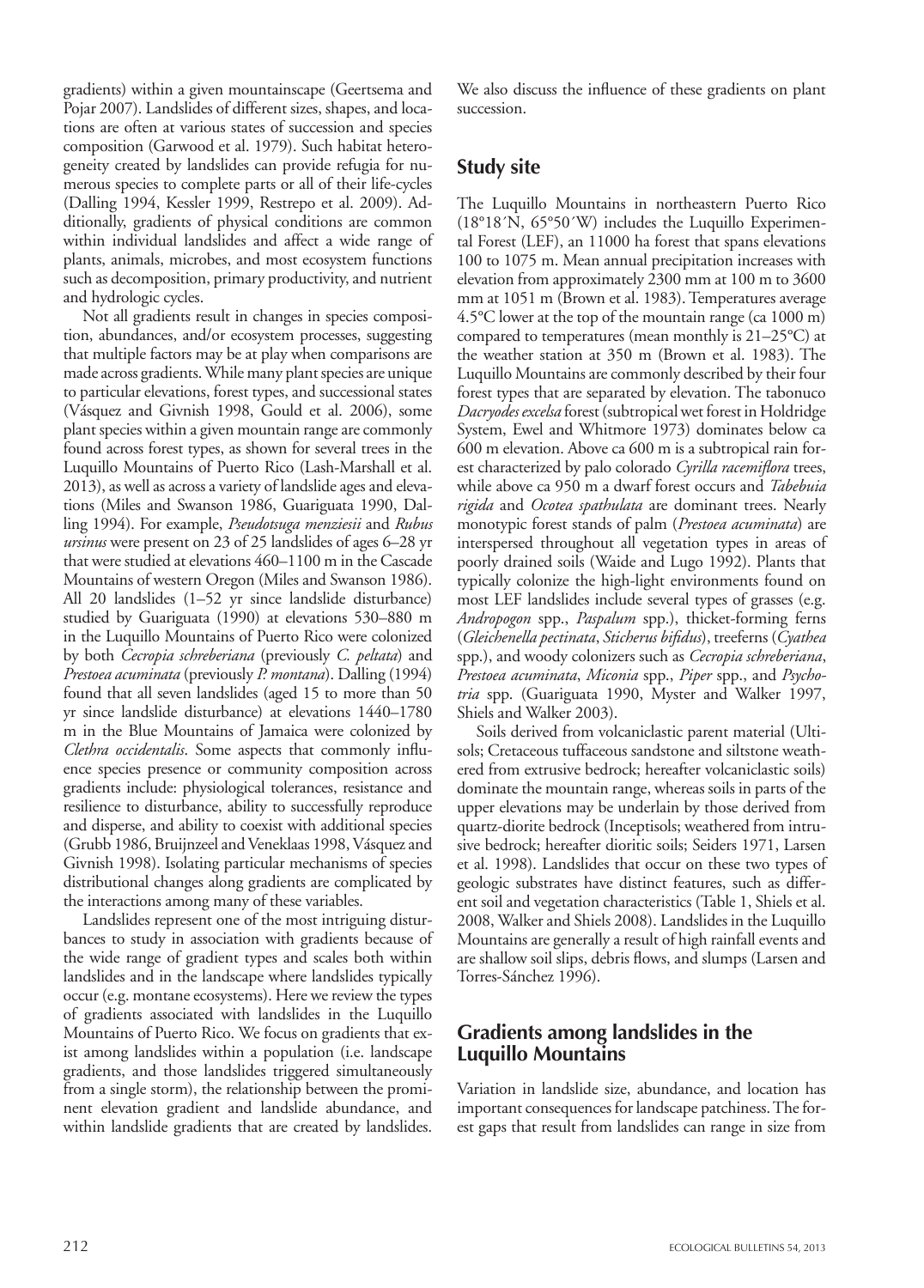Table 1. Characteristics of landslides occurring on the two types of parent materials (geologic substrates) in the Luquillo Mountains, Puerto Rico. For vegetation comparisons, the litterfall inputs into landslides are largely from the surrounding edges (i.e. intact forest), and the comparison for aboveground colonization is for rate, including biomass and cover. All comparisons are based on data from Shiels et al. (2008) and Walker and Shiels (2008) where 30 landslides (each ca 1 yr old) were compared.

|                          | Volcaniclastic    | Quartz-diorite |
|--------------------------|-------------------|----------------|
| Elevation                | Low, Medium, High | High           |
| Age of parent material   | O <sub>Id</sub>   | Young          |
| Soil                     |                   |                |
| Dominant particle size   | Clay              | Sand           |
| Water-holding capacity   | High              | Low            |
| Total nitrogen           | High              | Low            |
| Erosion rate             | Low               | High           |
| Vegetation               |                   |                |
| Litterfall inputs        | High              | Low            |
| Aboveground colonization | High              | Low            |

those equivalent to small treefalls  $\left($  < 12 m<sup>2</sup>, Shiels et al. 2008) to those comparable to entire watersheds (11 km2 , Velázquez and Gómez-Sal 2007). Factors that commonly trigger landslides include the direction of prominent weather patterns (Larsen and Simon 1993, Larsen and Torres-Sánchez 1996), proximity to roads (Swanson and Dyrness 1975, Guariguata and Larsen 1990, Larsen and Torres-Sánchez 1998, Jones et al. 2000), and the steepness of hillslope (Sidle and Ochiai 2006). There is a wide range of landslide sizes that are found in different topographical settings that can influence the patterns of vegetation colonization and structure (Walker et al. 1996a, Myster et al. 1997). The gradient of landslide succession begins where bare soil dominates recent landslides, and extends to where the vegetation community resembles the prelandslide conditions of a late-successional forest. Thus, landslide gradients occur across the landscape as a result of the large range of landslide sizes, aspects, slopes, and ages since a previous landslide.

Frequent storms that occur in the Luquillo Mountains result in flooding and numerous landslides. On average, 1.2 storms yr–1 produce landslides in the Luquillo Mountains (Larsen and Simon 1993) and approximately half of the landslides occur near roads (Guariguata and Larsen 1990, Larsen and Torres-Sánchez 1996). Such storms provide the opportunity to examine landslide variability across this mountain range. During 2003–2004, there were three significant storms (April 2003, November 2003, and September 2004) that each produced 200–600 mm of rainfall in 24 h and each triggered more than 30 landslides. We counted landslides that occurred following each of the three storms by driving all major roads in the LEF (route/road: 186, 930, 966, 988, and 191 except for the southern portion below 600 m; Fig. 1) and walking established trails while visually scanning the forest for

landslides triggered by each storm. We estimate that ca 50% of the LEF was visually covered by our survey. We defined landslides as a discrete event in time resulting in the downslope mass movement of the topsoil layer of the soil profile (at least the O- and A-horizons), and we only counted landslides with  $\geq 12$  m<sup>2</sup> of bare soil/substrate. Size, aspect, and elevation of all landslides were estimated; slope was measured on a subset of the landslides ( $n = 30$ , included in Shiels et al. 2008) in the April 2003 storm and all landslides triggered by the November 2003 and September 2004 storms.



Figure 1. Map of the Luquillo Experimental Forest in the Luquillo Mountains, northeastern Puerto Rico, showing the major roadways used in the census of 142 landslides during 2003–2004 as well as the two dominant soil types. The shaded region represents dioritic soils whereas the unshaded (white) region represents volcaniclastic soils. Contour lines are at 100 m intervals where the lowest contour line is 100 m and the highest is 1000 m.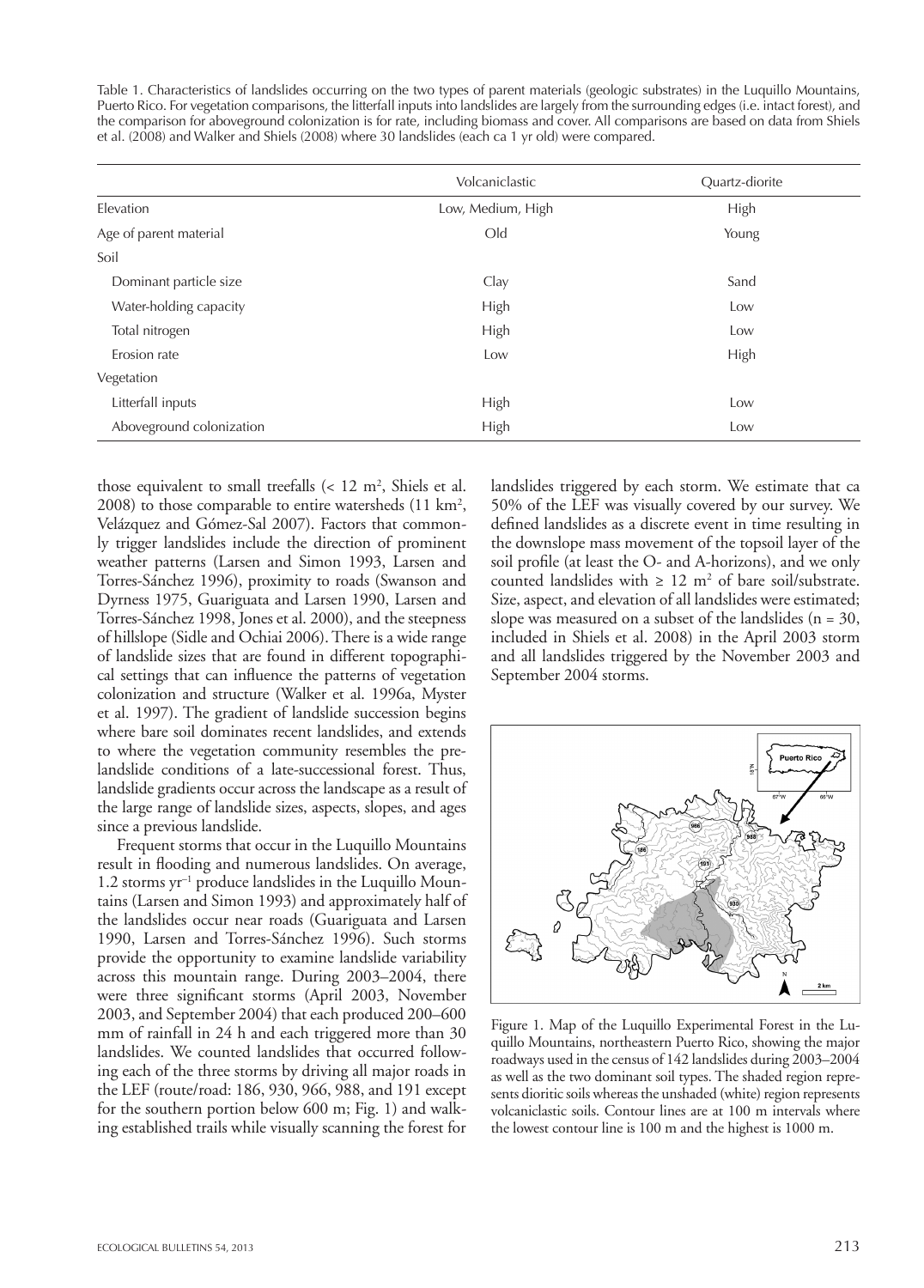We recorded 142 landslides in the LEF originating from the three storms, and the sizes of the majority of the landslides following each of the three storms were  $\leq 100$ m2 (Fig. 2A). Few landslides were > 300 m2 and the two largest landslides were 1175 m2 (April 2003) and 1375 m2 (September 2004), the latter causing temporary road closures. Each of the three storms produced a size gradient of landslides with the same general frequency distribution, resulting in a landscape mosaic fragmented mainly by numerous, small-sized landslides. The majority of the 46 landslides at 530–850 m elevation in the Luquillo Mountains that were observed and measured by Guariguata (1990) using aerial photographs from 1936 to 1988 were  $\leq 400$  m<sup>2</sup> and the size class with the most landslides (40%) was 200–400 m2 . By contrast, > 99% of all landslides triggered by the three storms in 2003–2004 were < 400 m2 . The large difference in landslide abundance between these two studies may be explained by the smaller elevation range measured by Guariguata (1990), and the exclusion of small landslides (especially those  $< 60 \text{ m}^2$ ) by Guariguata (1990) that were obscured by adjacent vegetation during aerial photographic analysis.

Slope is a critical factor determining landslide formation, and despite the wide-range of slopes on which landslide disturbance typically occurs (20–90°, Sidle and Ochiai 2006), slopes and landslides in the Luquillo Mountains are rarely > 45° (Guariguata and Larsen 1990). Slope is also one of the most important attributes contributing to rates of colonization and vegetation development on landslides (see section on Gradients within landslides in the Luquillo Mountains, Guariguata 1990, Walker et al. 1996a). All landslides from the three storms had slopes  $\geq$  21° and most had 26–45° slopes (Fig. 2B). Similarly,  $>$ 70% of the landslides identified from 1936–1988 aerial photographs by Guariguata (1990) were on 30–40° slopes. Landslide studies outside Puerto Rico had steeper or comparable slopes to those triggered by the three storms in 2003–2004; the slopes of the 25 landslides studied by Miles and Swanson (1986) in the Cascade Mountains of Oregon were 22–60°, and the seven landslides studied by Dalling (1994) had slopes of 40–50°. Although the loss of soil and rock associated with landslides can alter the natural slope of a hillside, the difference between pre- and postlandslide slope is typically subtle and depends on the depth of soil and debris deposition at the base of a landslide. The gradient of slopes upon which landslides in the Luquillo Mountains occurred during our surveys were those  $\geq 21^{\circ}$ , which is a steeper cut-off than the > 12° slopes that Larsen and Torres-Sánchez (1998) proposed for Puerto Rican ecosystems that are more heavily dominated by anthropo-



Figure 2. Landslides in the Luquillo Mountains triggered by three major storm events (2003–2004) and arranged by (A) size, (B) slope, and (C) aspect. Two large landslides are not shown here; one was from the April 2003 storm that was  $1175$  m<sup>2</sup> and one was from the September 2004 storm that was 1375 m<sup>2</sup>. Only 30 of the 68 landslides following the April 2003 storm were measured for slope.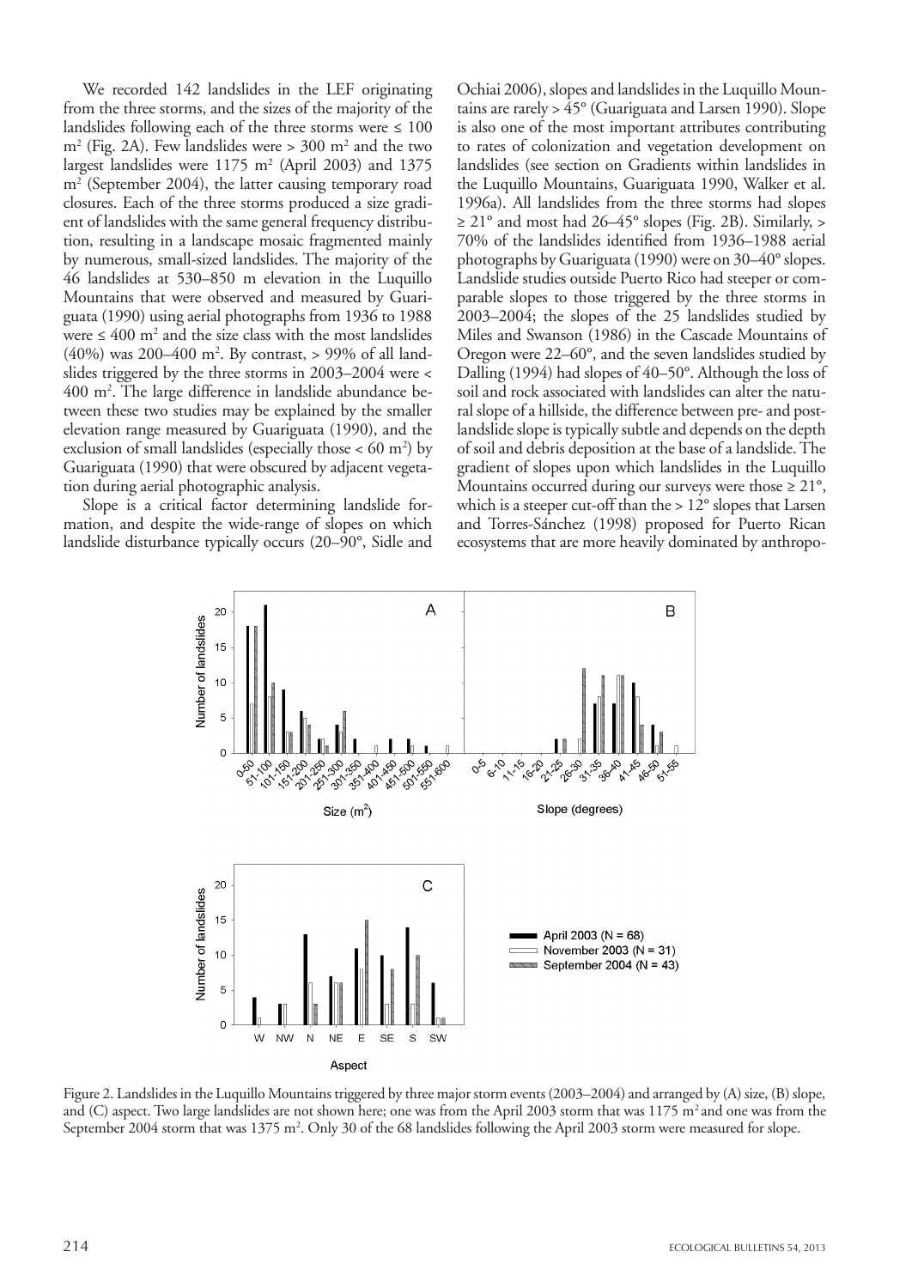genic disturbance (e.g. roads, structures, agriculture). This discrepancy highlights the destabilizing effect that human land use has on slopes (Swanson and Dyrness 1975, Jones et al. 2000).

The aspect (direction) in which landslides occurred following the three storms was wide-ranging but landslides facing west (or NW or SW) were least common (Fig. 2C). Because the prevailing weather patterns and storms affecting Puerto Rico are usually from the northeast (Weaver 1991, Larsen and Torres-Sánchez 1998), it was expected that west-facing slopes would have fewer landslides. The April 2003 storm triggered landslides across a wide spectrum of aspects, including those facing north, east, and south. During the November 2003 and the September 2004 storms, most landslides occurred on east-facing slopes (Fig. 2C), further highlighting the variation in physical aspects of landslides that result from different storm events. The 16 landslides studied by Myster and Walker (1997) in the Luquillo Mountains had most aspects represented except for south-facing slopes; only north to west landslides were studied by Walker (1994), and only northwest to east landslides were studied by Shiels and Walker (2003) and Shiels et al. (2006). Not only do landslides appear to be less common on west- and south-facing slopes in the Luquillo Mountains, but Myster et al. (1997) found that the structural complexity of the landslide vegetation was greater on landslides that faced away from the dominant wind direction of most recent hurricanes (i.e. southeastfacing), which further indicates the link between physical attributes of landslides and vegetation development.

The degree to which landslides are clustered across the mountainscape further contributes to landscape patchiness. The April 2003 storm triggered 6.1 landslides km–1 along the first 1.8 km of Route 930, 2.1 landslides km–1 along Route 988, and only 0.3 landslides km–1 along Route 186. A possible explanation for this discrepancy includes less rainfall from the storm occurring on the western side of the mountain range; El Verde station on the western side had 235 mm, whereas Sabana station on the eastern side had 474 mm (Luquillo Meteorology 2011). Additionally, the volcaniclastic soils on Routes 186 and 988 are less susceptible to erosion compared to dioritic soils that underlie the lower portion of Route 930 (Table 1, Guariguata 1990).

Landslide age is a key characteristic of patch structure because a given section of the landscape can have landslides in multiple stages of succession (Geertsema and Pojar 2007). Most assessments of landslide age use aerial photographs (Guariguata 1990, Zarin and Johnson 1995a, b, Myster et al. 1997) and field documentation (Miles and Swanson 1986, Fetcher et al. 1996, Walker et al. 2010); although in ecosystems with strong seasonality, tree-rings are also used to establish when a given landslide occurred (Grau et al. 2003, Blodgett and Isacks 2007). Re-sliding, which is when a second landslide occurs over a previous one, can be common in areas prone to landslides such as

in Tanzania where six out of fourteen landslides experienced re-sliding within seven years of each initial landslide (Lundgren 1978). Because landslides result in the loss of the majority of vegetation cover and organically-rich topsoil, there is little remaining substrate and biota to absorb water and anchor soils (Sidle et al. 2006). Therefore, heavy rains on relatively bare landslides can cause sediment loss from the landslide surface (Lundgren 1978, Dalling and Tanner 1995, Larsen et al. 1998, Walker and Shiels 2008), or more severely, cause a second landslide. Using identical methods and survey locations during 2003–2004 enabled us to quantify re-sliding for those landslides triggered by the November 2003 and September 2004 storms. Age estimates of surfaces where landslides occurred were based on past landslide documentation and research plots.

Nearly half of the landslides occurring in November 2003 were on < 1 yr old landslides (i.e. the April 2003 landslides), whereas the majority of the remaining landslides in November 2003 occurred on older substrates that had not experienced a landslide in  $\geq 15$  yr (Fig. 3). Similarly, approximately half of the landslides in the September 2004 storm occurred on < 1 yr old landslides (i.e. the November 2003 landslides) or 1–2 yr old landslides (i.e. the April 2003 landslides), where the majority of the remaining landslides triggered in September 2004 occurred on substrates  $\geq 15$  yr old (Fig. 3). The apparent bimodal distribution of substrate ages where re-sliding occurred may be the result of vegetation interception and soil and rooting depth. Landslides initially have little vegetation cover, and therefore the abundance of bare soil on the youngest substrates probably enhances subsequent erosion. The intermediate-aged surfaces are typically covered with low-statured vegetation that intercepts and diverts precipitation and also has dense but shallow root structure that may retard subsequent landslides. The oldest (> 15 yr)



Figure 3. Incidence of re-sliding (a landslide occurring over a previous landslide) on different aged surfaces in the Luquillo Mountains, Puerto Rico, when measured after storm events that triggered landslides in November 2003 (n = 31) and September  $2004$  (n = 43).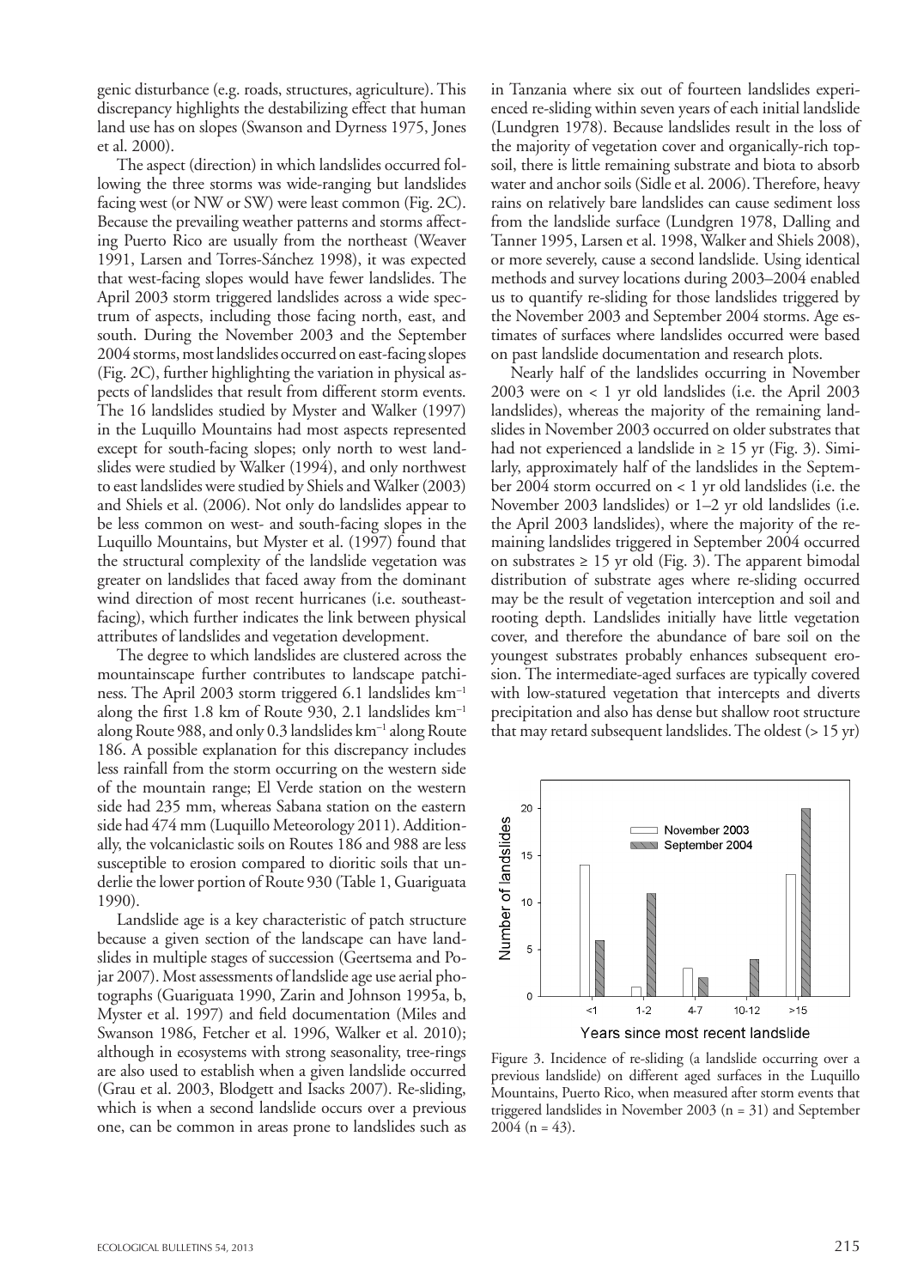substrates are probably the most common in the Luquillo Mountains and their relatively well-developed soils experience deeper rooting and taller aboveground biomass than vegetation on younger landslides, thereby both intercepting and diverting water until a critical threshold results and triggers a landslide (Larsen and Simon 1993). Although several studies in the Luquillo Mountains purposely chose landslides of varying ages for study (e.g. landslide ages to ca 50 yr old in Guariguata 1990, and Zarin and Johnson 1995a, b), we know of no previous quantification in this mountain range of the frequency of re-sliding, or the ages of the surfaces affected by re-sliding. Landslides in the Luquillo Mountains are dynamic disturbances that occur on a variety of different aged substrates where re-sliding can be common and such subsequent erosion can alter plant successional processes. Additional heterogeneity in landslide size, slope, aspect, and clustering results in multifaceted gradients of physical conditions that contribute to the landscape mosaic.

# **Minimal effects of the elevation gradient on landslide abundance and vegetation recovery**

The elevation gradient in the Luquillo Mountains has been the focus of much past research that mostly includes changes in abiotic factors such as soil properties (Silver et al. 1999, McGroddy and Silver 2000), temperature, and rainfall (Brown et al. 1983), as well as studies relating these abiotic factors that are coincidental with elevation variation to changes in patterns of plant (Weaver 1991, 2000, Walker et al. 1996b, Waide et al. 1998, Gould et al. 2006, Barone et al. 2008) and animal (Richardson et al. 2005, González et al. 2007) communities. During the three storm events in 2003–2004, landslides occurred across the elevation gradient except for the mountain peaks > 900 m but did not form a close association with elevation ( $p > 0.05$ ,  $R^2$  = 0.02) even when adjusting for land area (p > 0.05,  $R^2$  $= 0.03$ , Fig. 4). Above 900 m the vegetation is comprised mostly of dwarf forests that may be better adapted to withstand high rainfall and landsliding (Walker et al. 1996b); the presence of exposed rock peaks and areas of modest slopes may be additional factors that contribute to the low frequency of landslides at the uppermost elevations. The majority of landslides following each of the three storms occurred between 600 and 900 m elevation, which is the elevation range that is commonly underlain by dioritic soils. Although relatively few landslides > 600 m elevation were on volcaniclastic surfaces (11 in April 2003, five in November 2003, and 10 in September 2004), all of the landslides that occurred below 600 m elevation were on volcaniclastic soils. Because elevation is confounded by soil type in the Luquillo Mountains (i.e. dioritic soils are only at upper elevations; Fig. 1), it is difficult to isolate the effect of elevation on landslides or other soil-dependent proc-



Figure 4. Elevations (above sea level) of landslides in the Luquillo Mountains that were triggered by three major storm events (2003–2004). Approximately 80% of the surface area of the Luquillo Mountains occurs at 200–800 m elevation, whereas ca 5% occurs at < 200 m and ca 15% occurs at > 800 m.

esses and attributes (Shiels et al. 2008, Walker and Shiels 2008). When landslides at all elevations were considered for each of the three storms, 37, 58, and 56% of landslides occurred on volcaniclastic soils in April 2003, November 2003, and September 2004, respectively. Guariguata (1990) used aerial photography to determine the amount of area affected by landslides from 1936–1988 in the Luquillo Mountains, and found that the total aerial coverage of landslides occurring on dioritic substrates was nearly twice that of those occurring on volcaniclastic substrates. Of the 46 landslides identified by Guariguata (1990), 37 (or 80%) were on dioritic soils, which constitute a greater proportion than the number of landslides that occurred on dioritic soils between 2003 and 2004 (75 of 142, or 53%). However, Guariguata (1990) only identified landslides  $> 60 \text{ m}^2$  that occurred in the dioritic-rich elevations of 530–850 m. When the comparable landslide size and elevation characteristics used by Guariguata (1990) were applied to the 2003–2004 storms, 47 of 68 (69%) of the landslides occurred on dioritic soils. Rather than reflecting a clear elevation pattern, it is more likely that landslide abundance in the Luquillo Mountains is influenced by multiple factors that may include abiotic correlates of elevation (e.g. rainfall) but are more heavily influenced by soil type (Table 1).

Few landslide studies have examined plant succession along the elevation gradient in the Luquillo Mountains. With soil type confounded by elevation, and few landslides occurring on volcaniclastic soils > 600 m, the conclusions about vegetation changes with respect to elevation are challenging. However, through ordination analyses using at least 30 landslides that spanned the elevation gradient in the Luquillo Mountains, both Myster et al. (1997) and Shiels et al. (2008) found that soil type (volcaniclastic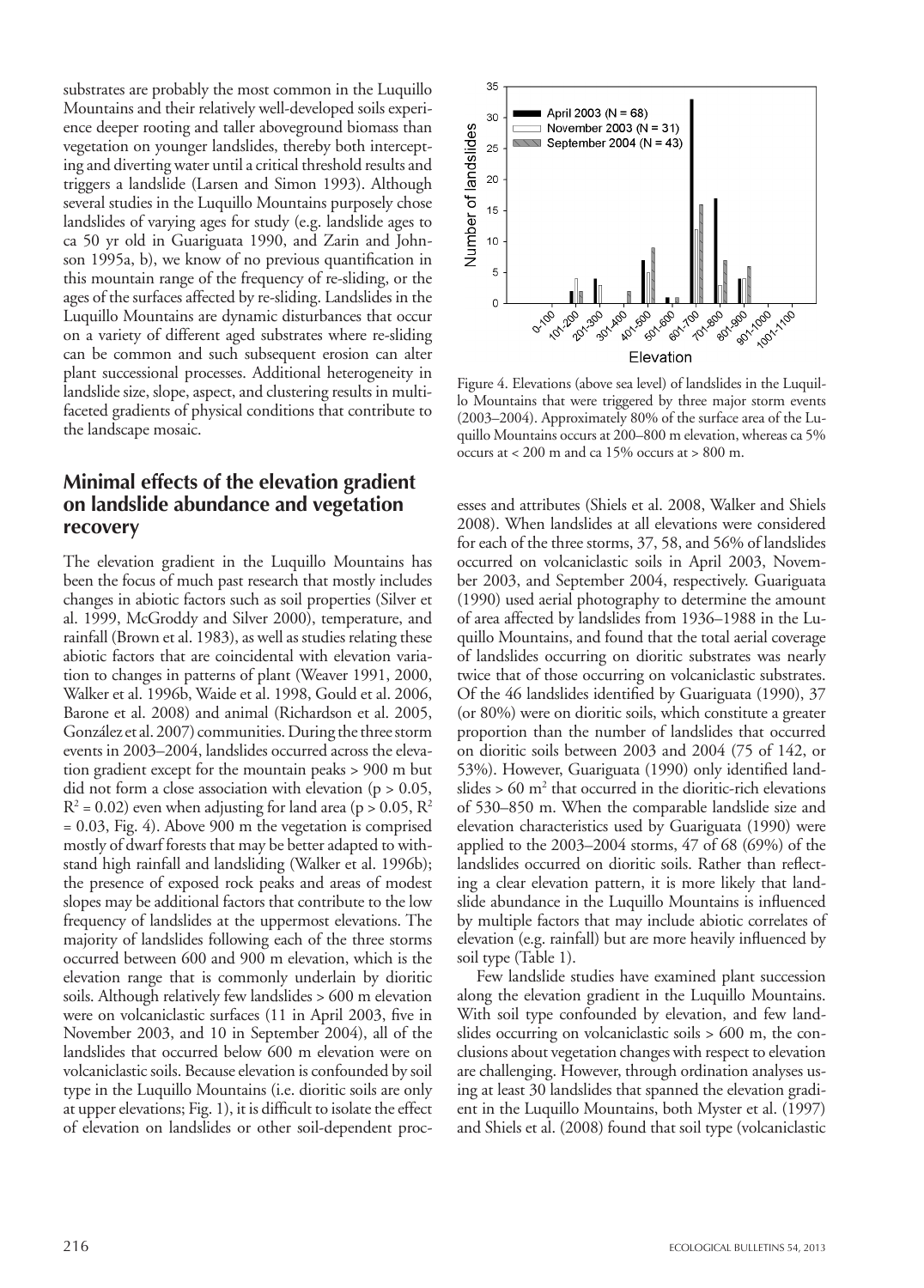vs dioritic) explained more variation and better predicted differences in vegetation development (biomass and structure) than did elevation. The absence of a close association between elevation and the landslide plant community was also found on a single large landslide spanning elevation 170–1150 m in Nicaragua (Velázquez and Gómez-Sal 2007). There is clearly a need for more examination of plant succession across elevational gradients, both in the Luquillo Mountains and elsewhere.

## **Gradients within landslides in the Luquillo Mountains**

Strong gradients exist within landslides in the Luquillo Mountains that affect patterns of plant colonization and succession (Guariguata 1990, Myster and Fernández 1995, Walker et al. 1996a, Shiels et al. 2006). Landslides create a number of vertical (top to bottom) and horizontal (edge to center) gradients, as well as more abrupt or discontinuous gradients (i.e. patches) largely resulting from forest fragments (rafts or 'islands') that were resistant to landsliding (Fig. 5). During the last 20 yr, more studies in the Luquillo Mountains have focused on the spatial gradients within individual landslides than gradients among landslides.



Figure 5. Diagram of the prominent spatial gradients within landslides and their association with patterns of vegetation recovery. Two of the gradient types (top to bottom, and center to edge) are shown with dashed arrows in time period 1, and the vegetation ovals and polygons represent remnant forest patches, which are abrupt and discontinuous gradients. The direction of the dashed arrows correspond to increasing amounts of soil organic matter, viable seeds, and rates of plant colonization and cover. Vegetation recovery occurs fastest at the landslide base (deposition zone) and at the forest edge. Remnant patches can grow and expand, break apart and shrink (by subsequent erosion), or remain unchanged. Not shown are the possible post-landslide inputs of organic matter from sloughing and litterfall from the forest edge. Based on observations in the Luquillo Mountains, it may take an average of ca 5 yr (volcaniclastic soils) to ca 40 yr (dioritic soils) for vegetation to resemble time period 3.

The downslope movement of material coincidental with landsliding produces distinct zones along the vertical gradient of a landslide (Restrepo et al. 2009). The initial failure zone, commonly called the slip face, is the zone where vegetation and soil are initially removed and transported downslope. The slip face generally has the steepest slope, and commonly takes the longest for vegetation to colonize (Adams and Sidle 1987, Guariguata 1990, Elias and Dias 2009). The deposition zone is at the base of the landslide where most of the material transported from the slip face resides. The deposition zone is much less steep relative to the slip face, and it is typically a conglomerate of surface and deeper soils, rocks, vegetation, and organic matter at various states of decomposition (Flaccus 1959, Adams and Sidle 1987). Road-related landslides often have their deposition zones removed in order to clear roadways (Shiels et al. 2008). Many landslides have a third zone, the chute, found between the slip face and deposition zone. The chute is a transport zone for the initial material from the slip face as well as an area where additional material can be scoured. The chute is often the longest zone on a landslide, such as the 3 km-long landslide that occurred in Nicaragua (Velázquez and Gómez-Sal 2007), but on very small landslides (e.g.  $< 12 \text{ m}^2$  in the Luquillo Mountains) the chute zone is not always present or identifiable.

Abiotic and biotic characteristics reflect the spatial and physical differences among landslide zones in the Luquillo Mountains. By comparing the upper (slip-face and upper portion of the chute) and lower (deposition) zones of eight recent (< 1 yr old) landslides, Guariguata (1990) found there was much higher soil fertility in the lower zone relative to the upper zone, which included an 8-fold increase in soil organic matter, or carbon (C), a 4-fold increase in soil potassium (K), and a 3-fold increase in total soil nitrogen (N). In a similar comparison using slightly older (5–6 yr) landslides, Li et al. (2005) found that soil C was ca 2-fold higher in the lower zone than the upper zone. Biotic differences on landslides in the Luquillo Mountains often correlate with the soil fertility gradient from upper to lower portions of the landslide. For example, Guariguata (1990) found that seedlings were 4–18 times more abundant in the lower landslide zone relative to the upper zone, and that although seeds were absent from the soil seed bank in the upper zone there were at least four species of viable seeds in the lower zone soils. The abundance of earthworms and soil microbes (particularly fungi) were also correlated with enriched soil C in the lower zone (Li et al. 2005). Additional comparisons between these two landslide zones made on older landslides (2–52 yr old) indicated that tree density and growth were more vigorous in the lower zone than the upper zone (Guariguata 1990). Although light availability (photosynthetic photon flux density, or PPFD) was greater in the upper zone than in the lower zone in a 6-yr-old and 20-yr-old landslide (Fernández and Myster 1995), the enhanced vegetation growth in the lower zone of the landslide is more likely due to the less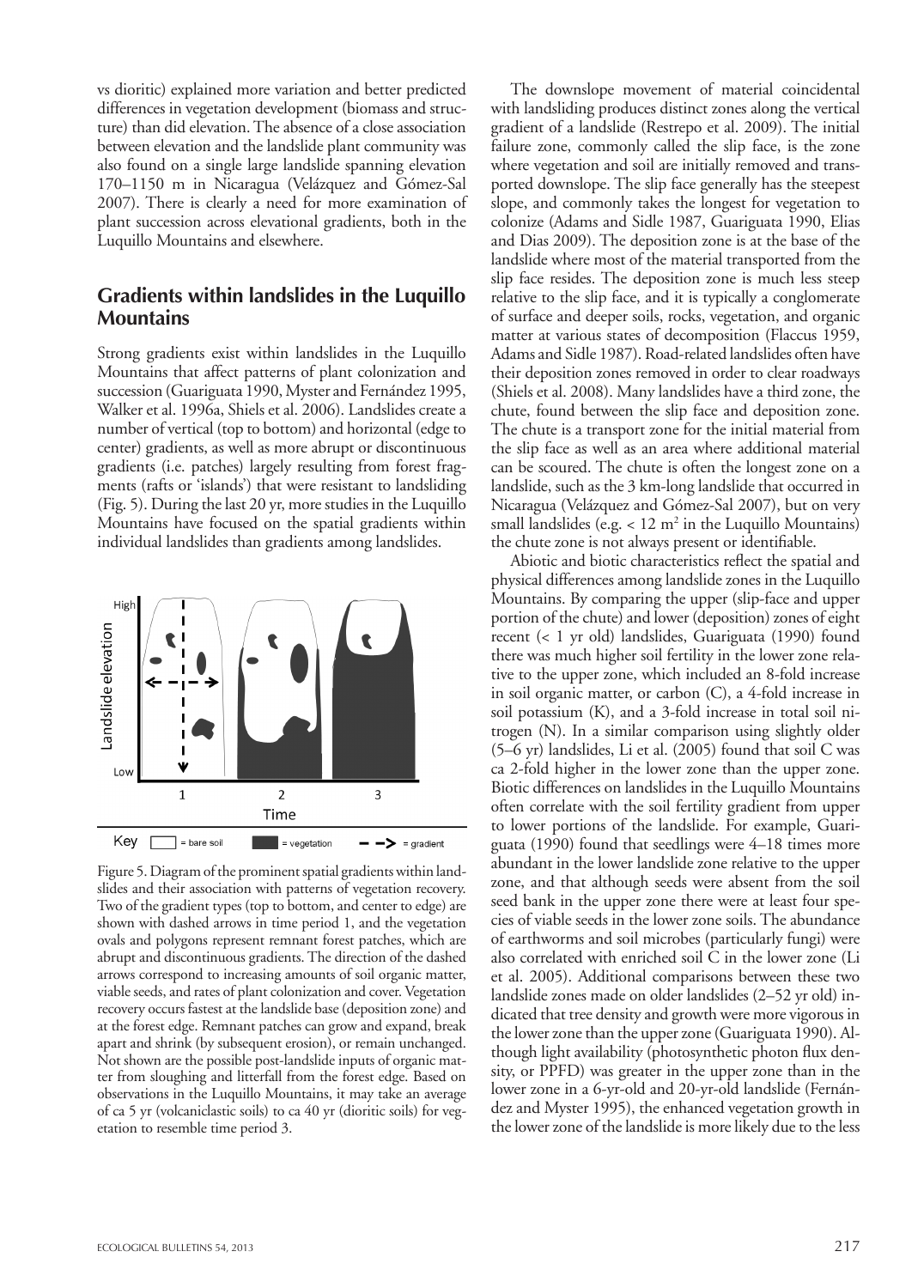steep slope, presence of a viable seed bank, and enhanced soil N and organic matter (Guariguata 1990, Fetcher et al. 1996, Walker et al. 1996a). Therefore, a gradient of soil fertility, soil decomposers, and plant recovery exists on landslides that reflect vertical spatial variation.

A second prominent gradient within each landslide extends perpendicular to the direction of the slope from the forest edge to the center of the landslide (Fig. 5). The edgeto-center gradient has been proposed as the strongest gradient for many abiotic and biotic attributes within landslides (Myster and Fernández 1995). Like the vertical gradient, the edge-to-center gradient is generally most pronounced on young landslides that are in early stages of succession. Beyond the edge of the landslide, the presence of intact forest provides refugia for plants and animals, shade, and a source of organic matter and relatively nutrient-rich soils that can influence colonization of adjacent landslides.

Through studies of relatively large landslides (>1500 m2 ), abiotic variables strongly change (e.g. 20-fold for photosynthetic photo flux density or PPFD) along the edge-to-center gradient. PPFD increases toward the center of the landslide, as evidenced by one landslide in the Luquillo Mountains where mean total daily values were 0.8, 3.9, 17.3, and 21.6 mol m–2 for forest, forest border, landslide border, and landslide center, respectively (Fernández and Myster 1995, Myster and Fernández 1995). Similarly, Fetcher et al. (1996) found that canopy openness and light was significantly higher in the center of a 1.5-yr-old landslide relative to the landslide edge. On a 10-yr-old landslide in the Luquillo Mountains, Myster and Schaefer (2003) found that maximum temperature was highest and minimum temperature lowest in the center of the landslide when compared to the edge and forest. Due to the reduced canopy in the landslide center relative to the edge and forest, precipitation measured at 1.5 m above ground for 16 weeks was highest in the center (1390 mm), intermediate at the edge (970 mm), and lowest in the forest (830 mm, Myster and Schaefer 2003). Soil differences are generally less pronounced along the edge-to-center gradient. However, Fetcher et al. (1996) reported that soil moisture and soil C were significantly higher at the landslide edge than at the center. In contrast, Myster and Fernández (1995) did not detect differences in soil moisture, total C, or total N when the edge-to-center gradient was compared, and Myster and Schaefer (2003) found that leaf litter decomposition was equivalent across the edge-to-center gradient in a 10-yr-old landslide. There was significantly higher available soil phosphorus (P) in the landslide center than in the forest for one of two landslides studied by Myster and Fernández (1995).

The abundance of plants, fungi, and birds also change along the edge-to-center gradient. Both vegetation strata and mycorrhizae density increased with proximity to the forest in the Luquillo Mountains on 6- and 20-yr-old landslides; however, this pattern was less pronounced in the plots located in the deposition zone of the landslides

(Myster and Fernández 1995). On two recent landslides in the Luquillo Mountains, seed rain (numbers of seeds m–2) tended to increase from landslide interior to edge, and was highest in the forest (Walker and Neris 1993). Additionally, the number of species per seed trap was lowest in the landslide interior relative to the edge and forest (Walker and Neris 1993). Through observations in six landslides in the Luquillo Mountains at different stages of succession, Shiels and Walker (2003) found that birds spent most time at the forest edge relative to the time flying over the landslide or perching on vegetation within the landslide. There are numerous responses to the edge-to-center gradient that occur following landslide disturbance, and many of these responses will influence forest recovery.

The final gradient that is prominent within landslides is the patchiness of the landslide matrix, which largely results from portions of forest that were resilient or otherwise not transported into the deposition zone of the landslide (Fig. 5). Additional patches within landslides can result from variation in underlying substrate (e.g. depth of erosion) and from post-landslide inputs such as sloughing of forest soil into the landslide from the destabilized upper landslide edge. Throughout the temporal gradient of landslide recovery, landslide patches can form and disappear, grow and expand, break apart and shrink, or remain unchanged.

Remnant patches of forest in landslides contain elevated levels of organic matter and nutrients that have been linked to greater size and growth of landslide-colonizing plants in the Luquillo Mountains (Guariguata 1990, Fetcher et al. 1996, Walker et al. 1996a, Shiels et al. 2006). Shiels et al. (2006) experimentally determined the importance of patches of elevated soil organic matter to increases in soil N and seedling growth in landslide soils. In addition to the suite of nutrients contained in organic matter, Zarin and Johnson (1995a) suggested that the presence of soil organic matter in landside soils may be a source of exchange sites where cations that would normally be lost due to leaching are retained. Therefore, the presence of organic matter in landslide soils can increase soil fertility via two simultaneous mechanisms. Using fertilizer additions, Fetcher et al. (1996) determined the importance of N and P patches to growth of pioneer and non-pioneer plant species in young (ca 1.5 yr old) landslide soils. The results of their study showed that both pioneer and non-pioneer plants were N-limited and that pioneer species were additionally limited by P. Using general fertilizers that included macroand micro-nutrients, Shiels et al. (2006) in the Luquillo Mountains, and Dalling and Tanner (1995) in the Blue Mountains of Jamaica, also determined that nutrients (including N and P) were limiting seedling growth on landslides. In a descriptive study using 30 landslides, Shiels et al. (2008) determined that plant recovery on 14-monthold landslides was controlled by soil factors that included N. Therefore, patches of elevated soil nutrients, particularly N and P, on landslides are commonly associated with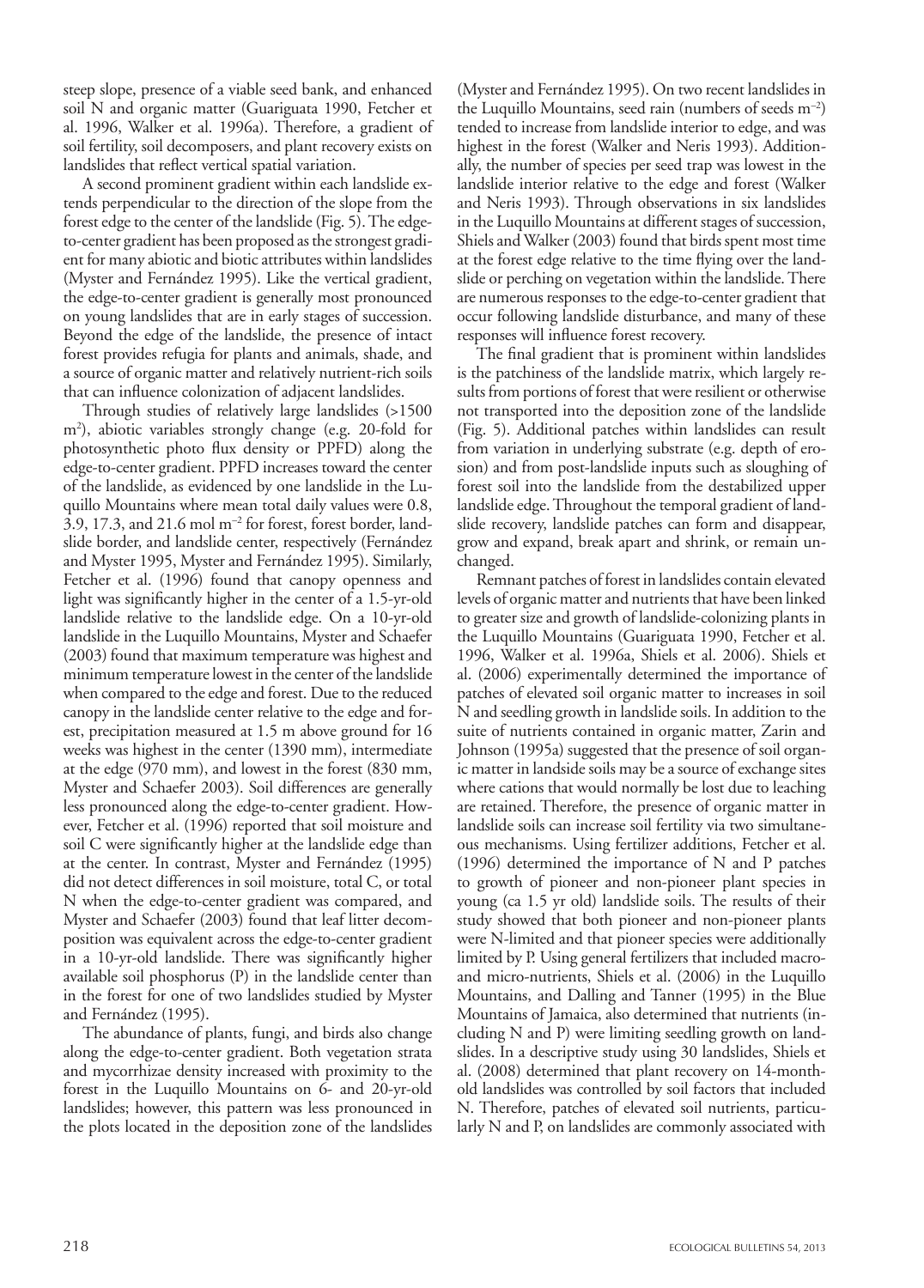the organic matter reservoirs in forest remnants, and these patches directly enhance plant growth and affect landslide recovery.

In the absence of organic matter, soil nutrient patchiness is prominent in landslides because of the highly variable post-landslide substrate (Guariguata 1990, Zarin and Johnson 1995a, b, Walker et al. 1996a). The depth of soil removed by a landslide is heterogeneous, and can range from areas where only the uppermost topsoil was removed to soil-free patches where only exposed rock remains (Shiels et al. 2008). Weathering of exposed saprolite and bedrock produces patches of soil P, K, calcium (Ca), and magnesium (Mg)-bearing minerals (Zarin and Johnson 1995b). Dips, cracks, mounds, and gullies are additional microhabitat features that contribute to patchiness and can affect the concentrations of readily available nutrients for plant uptake and soil development (Sidle and Ochiai 2006, Shiels et al. 2008). Therefore, soil physical and nutritional characteristics on landslides can vary widely even in the absence of organic matter and forest remnants.

The number and sizes of patches within a landslide can shift through time, further highlighting the dynamic nature of landslides. Post-landslide inputs of nutrients and organic matter may occur by sloughing of forest soil from the forest-landslide edges and from remnant forest patches within the landslide (Adams and Sidle 1987). Inputs of forest soil not only add nutrients and organic matter to landslides, but seeds and microbes such as mycorrhizae commonly accompany the forest soil and possibly facilitate plant recovery (Walker et al. 1996a). Litterfall is an additional input of C and nutrients that is common to landslides of all ages because it can originate from the forest and remnant forest patches in young landslides and from both the forest and landslide colonists in more vegetativelydeveloped landslides. One caveat that Shiels et al. (2006) uncovered with experimental organic matter additions to landslide soils was that the type of organic matter present in the landslide soil was important for early plant growth and survival, and inputs of forest soil produced positive effects on seedlings but senesced leaves did not. Although leaf litter inputs are often more abundant (potentially creating more patches) than forest soil inputs (Shiels et al. 2008), the short-term (1 yr) effects of leaf litter improving soil nutrients and organic matter are minimal (Shiels et al. 2006), perhaps due to relatively slow decomposition rates in landslides (Shiels 2006). Atmospheric inputs of N, P, Ca, and Mg that are derived primarily from sea salt can range from 0.3 to 15 kg ha<sup>-1</sup> yr<sup>-1</sup> in the Luquillo Mountains (McDowell et al. 1990, McDowell and Asbury 1994), which adds yet another source of potential soil nutrient variability within local landslides. Post-landslide erosion can cause microhabitat modifications and shift large amounts (25–80 g  $d^{-1}$ ) of local surface sediments downslope (Larsen et al. 1998, Shiels et al. 2008, Walker and Shiels 2008). Landslides are dynamic and result in a patchwork of exposed substrates and nutrients following initial

disturbance. High levels of sediment wash and inputs from the atmosphere, forest edge, and colonizing biota continue to modify landslide surfaces in the Luquillo Mountains well after the initial disturbance has passed (Shiels et al. 2008, Walker and Shiels 2008).

## **Conclusions**

Storms frequent the Luquillo Mountains in Puerto Rico and trigger numerous landslides along the entire elevation gradient. These landslides are extremely heterogeneous when compared to one another, as well as when viewed individually for the various gradients that they create. The current mosaics of fragmented patches that appear across the mountainscape are often caused by landslides in different locations, clusters, sizes, and successional states. These heterogeneous landslide patches, which represent abrupt gradients in biotic and abiotic conditions, are important for sustaining biodiversity because all stages of successional communities are represented when landslides are viewed on the landscape scale (Elias and Dias 2009, Restrepo et al. 2009). While the elevation gradient in the Luquillo Mountains appears to have minimal influence on landslide abundance and plant development, other gradients such as soil type, slope, age, and distance to edges and the base of a landslide strongly influence plant colonization, growth, and soil development.

Landslides not only create a large number of gradients, but the changes in relative importance of each gradient through succession make landslides dynamic disturbances. Vegetation recovery on landslides can be highly heterogeneous even when landslides are at the same elevation, have the same soil type, and result from the same storm event (Shiels et al. 2008, Walker and Shiels 2008). Such heterogeneity has made it challenging to reach general conclusions about landslides and plant successional processes that go beyond the observation that major life forms occur at different stages of succession and colonize different zones of a landslide (Guariguata 1990, Myster et al. 1997). Such complexity further complicates accurate predictions of the species composition of each successional stage, and if and when a given landslide will resemble a pre-landslide state. The most prominent gradients that are created within landslides include vertical (top to bottom) and horizontal (edge to center) gradients, as well as more abrupt or discontinuous gradients (i.e. patches) largely resulting from forest fragments that were resistant to landsliding (Fig. 5). These gradients clearly affect most, if not all, of the abiotic and biotic factors that comprise landslides and their respective successional trajectories.

*Acknowledgements* – We are grateful for the funding and logistical support provided by the LUQ LTER, which includes cooperative funding from the U.S. National Science Foundation, the Univ. of Puerto Rico, and the U.S. Forest Service (NSF Grants: BSR-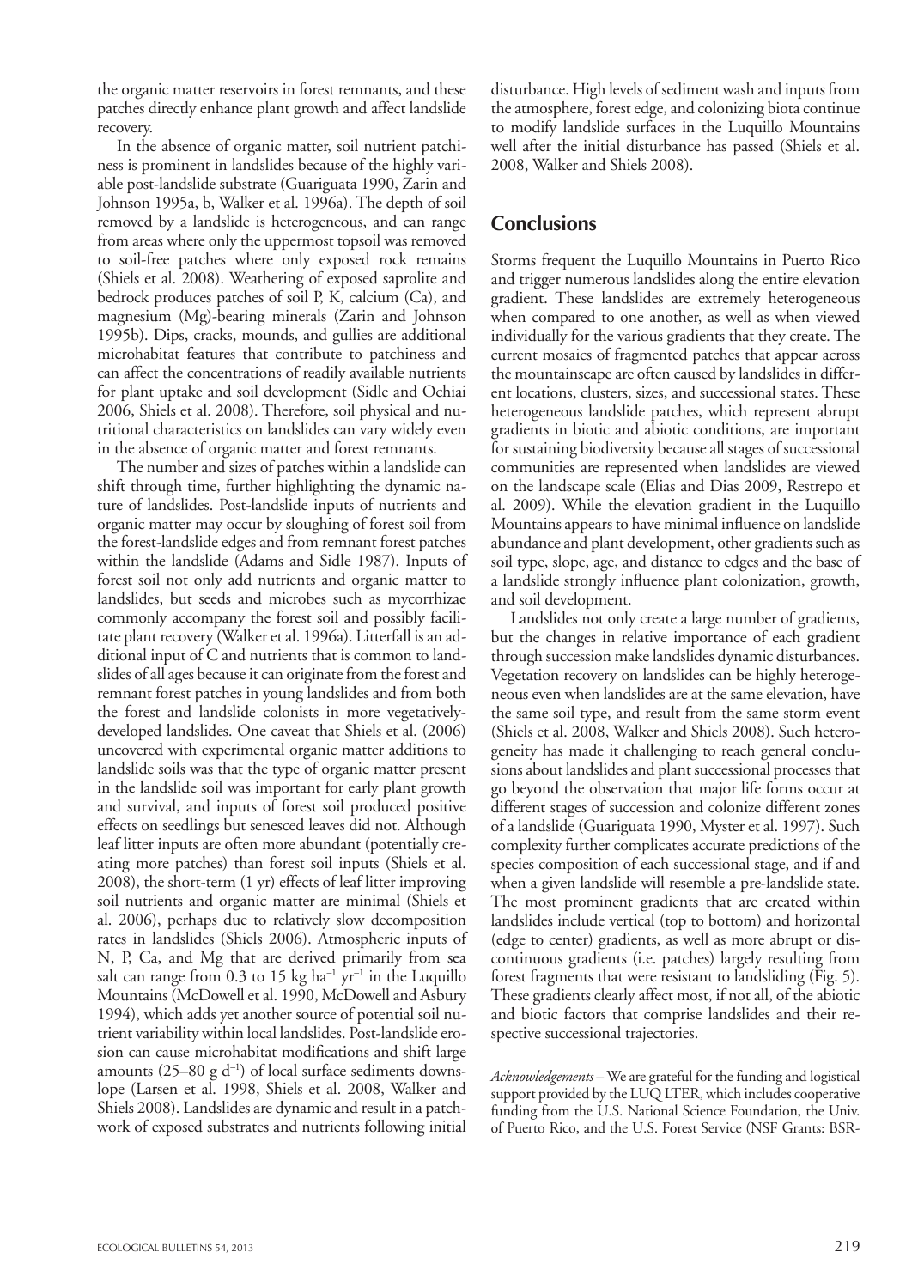8811902, DEB-9411973, DEB-008538, and DEB-0218039). We thank Josh VanDeMark for making the map, and Denny Fernández and three anonymous reviewers for their comments on an earlier draft of this manuscript.

# **References**

- Adams, P. W. and Sidle, R. C. 1987. Soil conditions in three recent landslides in southeast Alaska. – For. Ecol. Manage. 18: 93–102.
- Barone, J. A. et al. 2008. Metacommunity structure across tropical forest along an elevation gradient in Puerto Rico. – J. Trop. Ecol. 24: 525–534.
- Blodgett, T. A. and Isacks, B. L. 2007. Landslide erosion rate in the Eastern Cordillera of northern Bolivia. – Earth Interactions 11: 1–30.
- Brown, S. et al. 1983. Research history and opportunities in the Luquillo Experimental Forest. – United States Forest Service General Technical Report SO-44, Washington, DC.
- Bruijnzeel, L. A. and Veneklaas, E. J. 1998. Climatic conditions and tropical montane forest productivity: the fog has not lifted yet. – Ecology 79: 3–9.
- Dale, V. H. et al. 2001. Climate change and forest disturbances. – BioScience 51: 723–734.
- Dalling, J. W. 1994. Vegetation colonization of landslides in the Blue Mountains, Jamaica. – Biotropica 26: 392–399.
- Dalling, J. W. and Tanner, E. V. J. 1995. An experimental study of regeneration on landslides in montane rain forest in Jamaica. – J. Ecol. 83: 55–64.
- Dickson, T. L. and Foster, B. L. 2008. The relative importance of species pool, productivity, and disturbance in regulating grassland plant species richness: a field experiment. – J. Ecol. 96: 937–946.
- Elias, R. B. and Dias, E. 2009. Effects of landslides on the mountain vegetation of Flores Island, Azores. – J. Veg. Sci. 20: 706–717.
- Ewel, J. J. and Whitmore, J. L. 1973. The ecological life zones of Puerto Rico and the Virgin Islands. – United States Forest Service Research Paper ITF-18, Inst. of Tropical Forestry, Rio Piedras, PR.
- Fernández, D. S. and Myster, R. W. 1995. Temporal variation and frequency distribution of photosynthetic photon flux densities on landslide in Puerto Rico. – Trop. Ecol. 36: 73–87.
- Fetcher, N. et al. 1996. Responses of tropical plants to nutrients and light on a landslide in Puerto Rico. – J. Ecol. 84: 331–341.
- Flaccus, E. 1959. Revegetation of landslides in the White Mountains of New Hampshire. – Ecology 40: 692–703.
- Garwood, N. C. et al. 1979. Earthquake-caused landslides: a major disturbance in tropical forests. – Science 205: 997–999.
- Geertsema, M. and Pojar, J. J. 2007. Influence of landslides on biophysical diversity – a perspective from British Columbia. – Geomorphology 89: 55–59.
- Gentry, A. H. 1988. Changes in plant community diversity and floristic composition on elevational and geographical gradients. – Ann. Miss. Bot. Gard. 75: 1–34.
- González, G. et al. 2007. Earthworm communities along an elevation gradient in northeastern Puerto Rico. – Eur. J. Soil Biol. 43: S24–S32.
- Gould, W. A. et al. 2006. Structure and composition of vegetation along an elevational gradient in Puerto Rico. – J. Veg. Sci. 17: 653–664.
- Grau, H. R. et al. 2003. Subtropical dendrochronology dating disturbance and forest dynamics in northwestern Argentina montane ecosystems. – For. Ecol. Manage. 177: 131–143.
- Grubb, P. J. 1986. The ecology of establishment. In: Bradshaw, A. D. et al. (eds), Ecology and design in landscape. Blackwell, pp. 83–99.
- Guariguata, M. R. 1990. Landslide disturbance and forest regeneration in the upper Luquillo Mountains of Puerto Rico. – J. Ecol. 78: 814–832.
- Guariguata, M. R. and Larsen, M. C. 1990. Preliminary map showing locations of landslides in El Yunque Quadrangle, Puerto Rico. – U.S. Geological Survey Open File Report 89–257.
- Hall, C. A. S. et al. 1992. The distribution and abundance of organisms as consequence of energy balances along multiple environmental gradients. – Oikos 65: 377–390.
- Jones, J. A. et al. 2000. Effects of roads on hydrology, geomorphology, and disturbance patches in stream networks. – Conserv. Biol. 14: 76–85.
- Kessler, M. 1999. Plant species richness and endemism during natural landslide succession in a prehumid montane forest in the Bolivian Andes. – Ecotropica 5: 123–136.
- Larsen, M. C. and Simon, A. 1993. A rainfall intensity-duration threshold for landslides in a humid-tropical environment, Puerto Rico. – Geogr. Ann. 75A: 13–23.
- Larsen, M. C. and Torres-Sánchez, A. J. 1996. Climatologic, geographic and geologic factors influencing the distribution and occurrence of landslides in the Blanco, Cibuco and Coamo river basins, Puerto Rico. – U.S. Geological Survey Water Resources Investigations Report 95-4029.
- Larsen, M. C. and Torres-Sánchez, A. J. 1998. The frequency and distribution of recent landslides in three montane tropical regions of Puerto Rico. – Geomorphology 24: 309–331.
- Larsen, M. C. et al. 1998. Slopewash, surface runoff, and finelitter transport in forest and landslide scars in humid-tropical steeplands, Luquillo Experimental Forest, Puerto Rico. – Earth Surf. Processes Landforms 24: 481–502.
- Lash-Marshall, W. G. et al. 2013. Using gradient analysis to simulate the spatial structure and function of the Luquillo Forest. – Ecol. Bull. 54: 223–232.
- Li, Y. et al. 2005. Response of major soil decomposers to landslide disturbance in a Puerto Rican rainforest. – Soil Sci. 170: 202–211.
- Lundgren, L. 1978. Studies of soil and vegetation development on fresh landslide scars in the Western Ulugura Mountains, Tanzania. – Geogr. Ann. 60: 91–127.
- Luquillo Meteorology 2011. <http://luq.lternet.edu/data/databasesbycategory.html#Meteorology>, accessed 26 January 2011.
- McDonnell, M. J. and Pickett, S. T. A. 1993. The application of the ecological gradient paradigm to the study of urban effects. – In: McDonnell, M. J. and Pickett, S. T. A. (eds), The ecology of subtle human effects in populated areas. Springer, pp. 175–189.
- McDowell, W. M. and Asbury, C. E. 1994. Export of carbon, nitrogen and major cations from three tropical montane watersheds. – Limnol. Oceanogr. 39: 111–125.